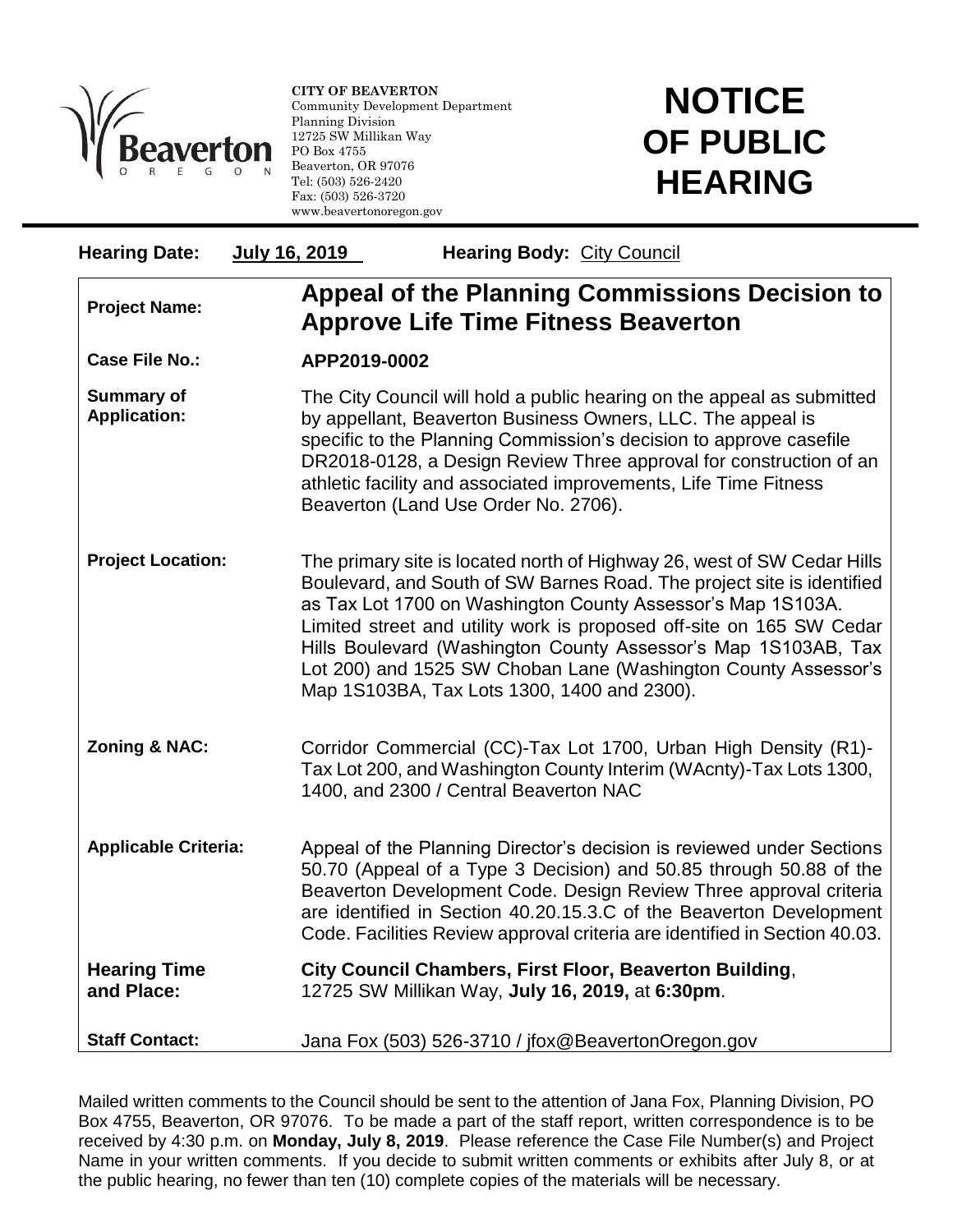A copy of all documents and evidence submitted by or on behalf of the appellants, applicant, and applicable review criteria, are available for inspection at the Beaverton Planning Division, 4<sup>th</sup> floor, Beaverton Building, 12725 SW Millikan Way, between the hours of 7:30 a.m. and 4:30 p.m. Monday through Friday, except holidays. A copy of the staff report will be available for inspection at no cost at least seven (7) calendar days before the hearing. A copy of any or all materials will be provided at a reasonable cost. A copy of the staff report may also be viewed on-line at: [www.beavertonoregon.gov/DevelopmentProjects](http://www.beavertonoregon.gov/DevelopmentProjects)

The City Council shall conduct a hearing the appeal in accordance with adopted rules of procedure and shall make a decision on the development application after the hearing closes. Failure to raise an issue in a hearing, by testifying in person or by letter, or failure to provide statements or evidence with sufficient specificity to afford the decision-making authority an opportunity to respond to such issue, may preclude appeal to the Land Use Board of Appeals on that issue. The decision by the City Council is the final City decision on the subject application for DR2018-0128 Life Time Fitness Beaverton.

Pursuant to Section 50.70.4 of the Development Code, the appeal hearing shall be *de novo*, which means any new evidence and arguments can be introduced in writing, orally or both. A de novo hearing does not limit participation to those who participated in the initial hearing process. The Planning Commission's decision is part of the record. The City Council may affirm that decision, modify it or adopt its own decision based on its findings as to the relevant criteria for decision.

*Accessibility information: This information can be made available in large print or audio tape upon request. Assistive listening devices, sign language interpreters, or qualified bilingual interpreters can be made available at any public meeting or program with 72 hours advance notice. To request these services, contact Jana Fox by calling 711 (503)526-3710 or email [jfox@beavertonoregon.gov](mailto:jfox@beavertonoregon.gov)*